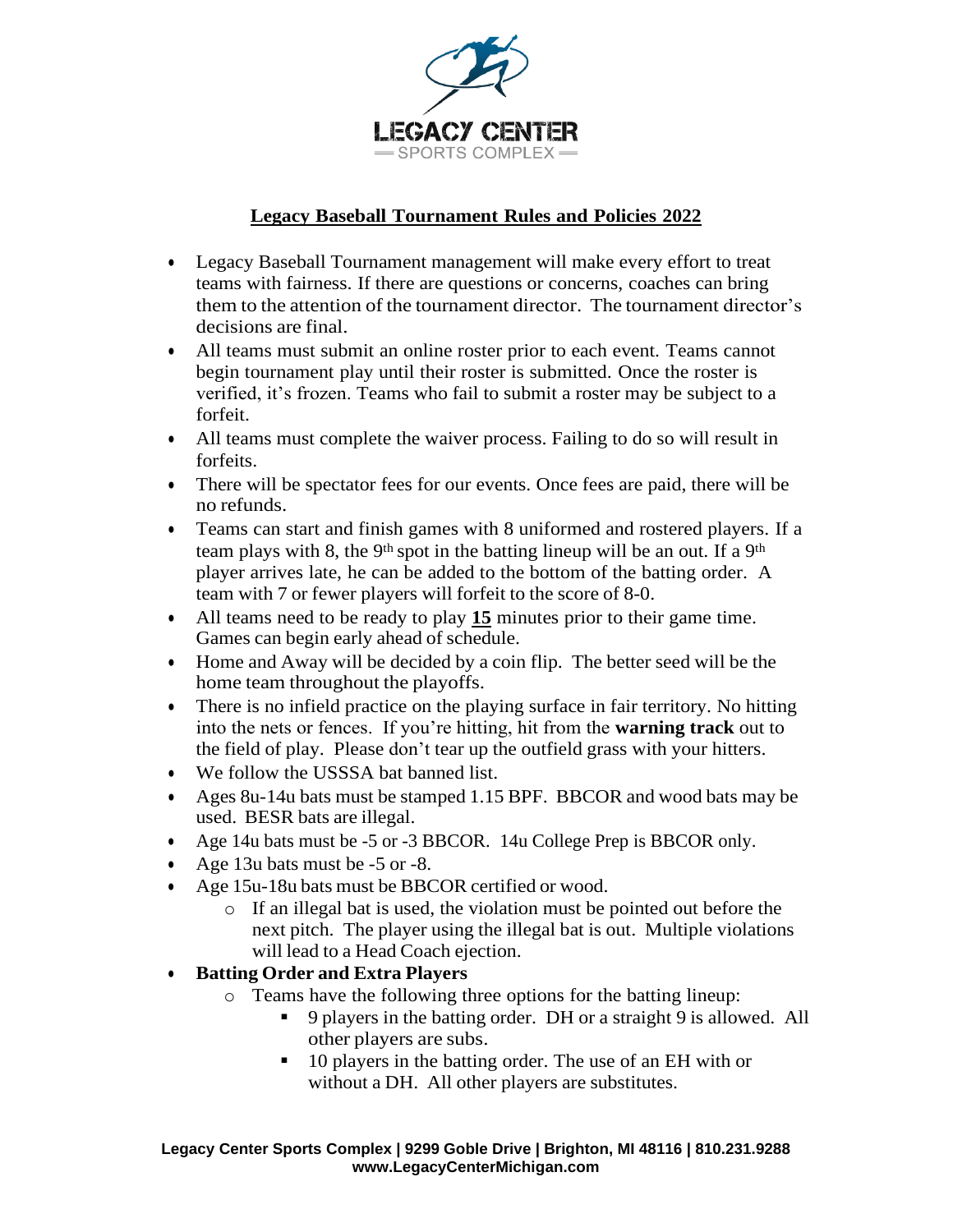

- A continuous batting order. All players on the lineup card are in the batting order. If a player arrives late, he will be added to the bottom of the lineup.
- After being replaced, a starter is allowed one re-entry. Starter must bat in the same spot in the lineup he occupied prior. The player he re-enters for is dead.
- If a team is batting a continuous lineup, or has no subs, and a player incurs an injury and cannot continue, his spot in the batting lineup will become an out.

## • **Length of Game**

- o 8u-12u will play 6 innings. 13u-18u will play 7 innings.
- $\circ$  Time limit for all games will be 1 hour and 45 minutes.  $15u 18u$ games will be 2 hours. No new inning will begin after the expiration of the time limit. The game clock starts at the conclusion of the Coach/Umpire pregame meeting. Championship games will be no time limit. All other bracket games will be on the time limit. If the score is tied after the finish of the inning, and the time is up, teams will go into the next inning using the international tie-breaker rule. Your last batted out will start on second base with no outs. 15u – 18u games will be 2-hour time limit.
- o The tournament director may modify length of games due to weather, field conditions, or scheduling conflicts.
- o A game will be considered complete if weather, darkness or field conditions prevent continued play:
	- 3 innings or 2.5 if the home team is leading (6 inning game)
	- 4 innings or 3.5 if the home team is leading (7 inning game)

# • **Tiebreakers needed to determine playoff teams**

- o Overall win-loss record
- o Head to Head
- o Run differential (Max out at 8)
- o Runs against
- o Runs scored
- o Coin flip
- o If all games cannot be played within a pool, we will use best judgements to determine pool winners. The number of games we use for seeding will be determined by the lowest number of games played by a team that can mathematically advance. (Ex – Team A 1-1, Team B 0-4, Team C 3-1, D 2-1). In this instance, we would revert back to everyone's record after two games as long as Team A has not been mathematically eliminated.
- o **Pool winners automatically advance to Championship rounds**

**Legacy Center Sports Complex | 9299 Goble Drive | Brighton, MI 48116 | 810.231.9288 [www.LegacyCenterMichigan.com](http://www.legacycentermichigan.com/)**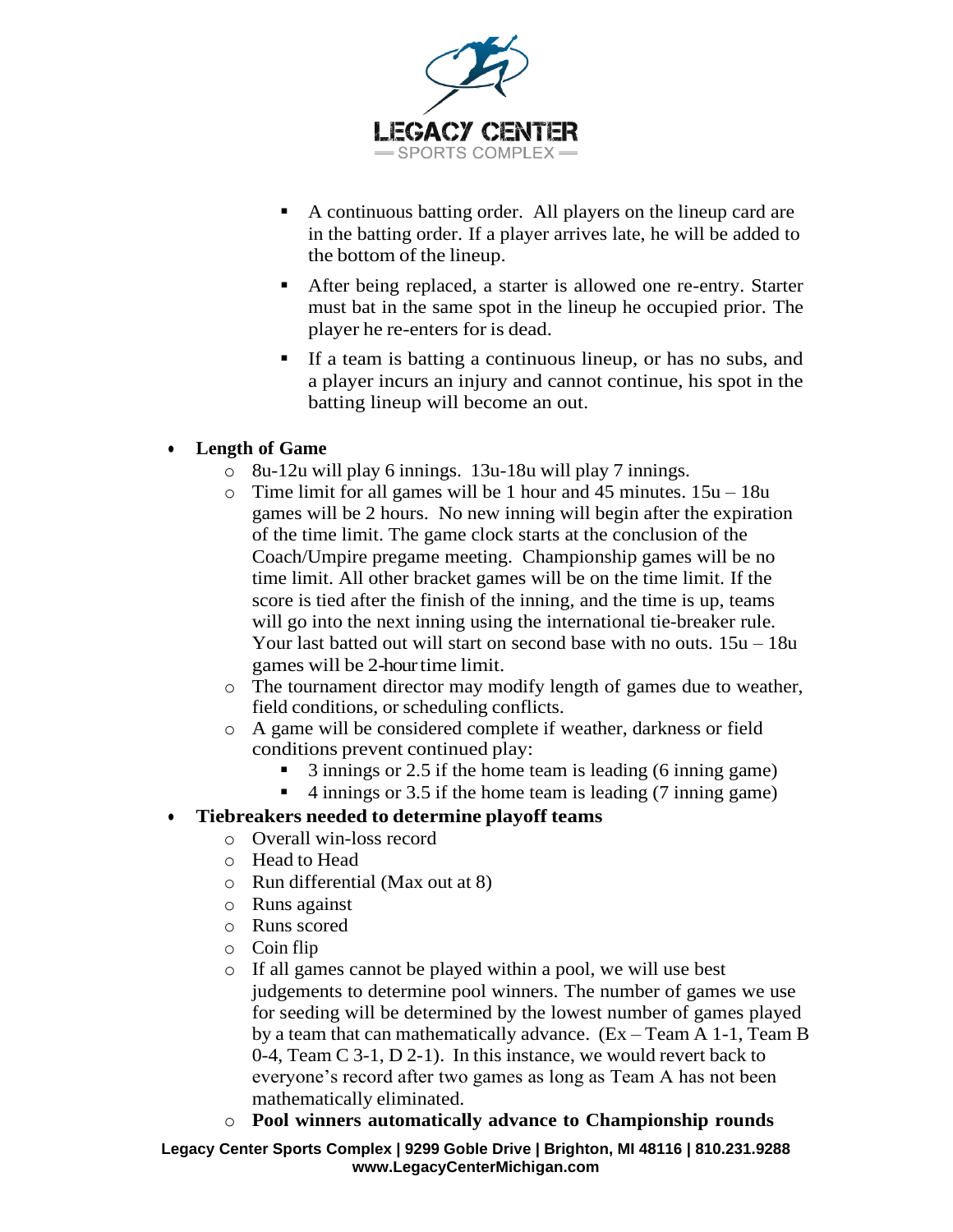

- If a head coach wants to challenge the age of a specific player, they must present \$100 to the tournament director. The tournament director or official will look into the player and request a birth certificate. If the birth certificate cannot be produced the player is ineligible for the remainder of the event. If the player is of age, the head coach forfeits the \$100. If the birth certificate shows the player is over age, the team will forfeit every game up to that point to the score of 8- 0.
- Birthday cutoff is May 1. Coaches need to have all birth certificates on hand in case of a player challenge. A player cannot play on more than one team in any tournament. Only exception is CPC 18U, which will allow Legion teams.

#### • **Courtesy Runners**

o Optional for the pitcher and catcher at any time. If the team has substitutes, the courtesy runner must be a substitute. If the team is batting their entire lineup, the runner will be the last batted out.

#### • **Ejections**

- o If a coach or a player is ejected, they are suspended for the remainder of the game and the next game as well. If the team is batting the entire lineup, the ejected player's spot will become an out.
- **Balks**
	- o 8U-12U players will receive one warning. 13U and up, all balks will be called.

## • **Mercy Rules**

o Mercy rules are in effect for all games. 12 after 3, 10 after 4, 8 after 5.

## • **Field Dimensions**

- $\circ$  8u 40' / 60'
- $Q = 9u/10u 46$ ' / 65'
- o  $11u/12u 50' / 70'$
- o  $13u 54' / 80'$
- o  $14u 18u 60' / 90'$
- **8U Rules Only:**
	- o No leadoffs
	- o Stealing is allowed after the ball crosses the plate. One base only
	- o 4 outfielders are allowed
	- o Dropped third strike is an automatic out
	- o 8 run maximum per inning
	- o All players required to play 6 defensive outs
	- o No stealing home on pass balls or wild pitches